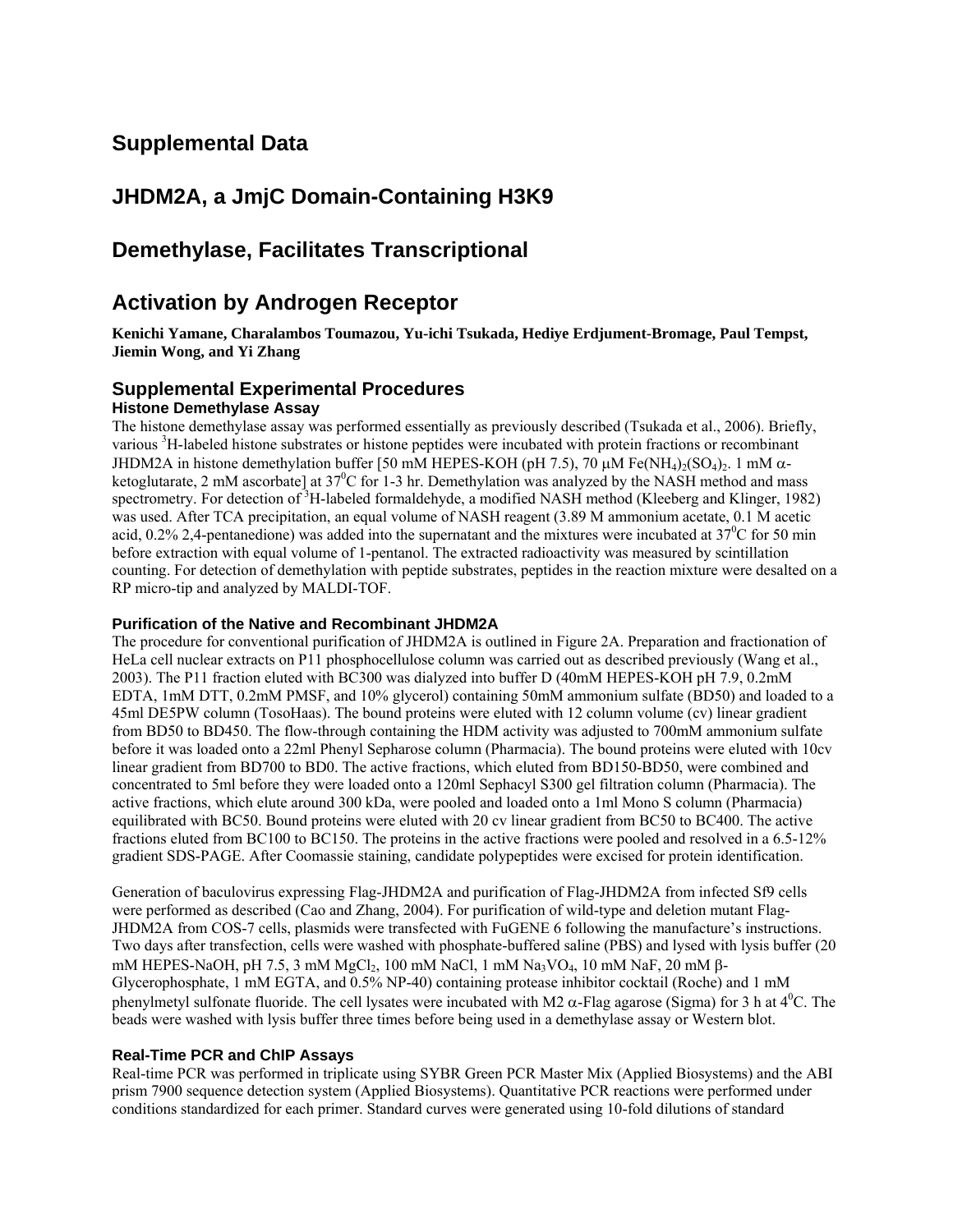plasmids. To compare the relative amount of target in different samples, all values were normalized to the appropriately quantified 36B4 control. The primers used in quantitative PCR were as follows: mJhdm2a-F, 5'- TGAGTACACCAGGCGAGATG -3' and mJhdm2a-R, 5'- GGTCCCATATTTCCGATCCT -3'; 36B4-F, 5'- CTGATGGGCAAGAAAACCAT -3' and 36B4-R, 5'- GTGAGGTCCTCCTTGGTGAA-3'; Nanog-F, 5'- AAGCAGAAGATGCGGACTGT -3' and Nanog-R and 5'- ATCTGCTGGAGGCTGAGGTA -3'; Oct4-F, 5'- CCAATCAGCTTGGGCTAGAG -3' and Oct4-R, 5'- CCTGGGAAAGGTGTCCTGTA -3'; Sox2-F, 5'- GAACGCCTTCATGGTATGGT -3' and Sox2-R, 5'- TTGCTGATCTCCGAGTTGTG -3'; LamininB1-F, 5'- GTTCGAGGGAACTGCTTCTG -3' and LamininB1-R, 5'- GTTCAGGCCTTTGGTGTTGT -3'; Hoxa1-F, 5'- GCCCTGGCCACGTATAATAA -3' and Hoxa1-R, 5'- TCCAACTTTCCCTGTTTTGG -3'; Stra6-F, 5'- GTTCAGGTCTGGCAGAAAGC -3', Stra6-R, 5'- CAGGAATCCAAGACCCAGAA -3'.

For ChIP assays in F9 cells, 90% confluent F9 cells in 150 mm dishes were first treated with DMEM containing 1% formaldehyde for 10 min. The crosslinking was stopped by the addition of 0.125 M glycine for 5 min. After washing twice with PBS, the cells were resuspended in 1ml of cell lysis buffer (10mM HEPES [pH 7.9], 0.5% NP-40, 1.5mM MgCl<sub>2</sub>, 10 mM KCl, 0.5mM DTT) by pipetting and kept on ice for 10 min. After centrifugation at 4,000 rpm for 5 min, the cell pellets were resuspended in nuclear lysis buffer (20mM HEPES [pH 7.9], 25% glycerol, 0.5% NP-40, 0.42 M NaCl, 1.5 mM, 0.2mM EDTA) containing protease inhibitors to extract nuclear proteins at 4 °C for 20 min and then the chromatin were sonicated into fragments with an average length of 1 kb. After centrifugation at 13,000 rpm for 10 min, the supernatants were diluted in equal volume of dilution buffer containing 1% Triton X-100, 2 mM EDTA, 20 mM Tris-HCl [pH 7.9], 50 mM NaCl, and protease inhibitors. ChIP assays were then performed with anti-JHDM2A, anti-dimethyl-K9, and anti-trimethyl-K4. For all ChIP experiments, quantitative PCR analyses were performed in real-time using the ABI PRISM 7900 sequence detection system and SYBR Green master mix. Quantity of DNA was determined following the algebraic formula of 2<sup>−</sup>Ct (where Ct is the cycle threshold number). The relative amount of immunoprecipitated DNA to input DNA was calculated. Primer pairs were as follows: LamininB1-F, 5'- CTTTTCTCCCCGCTACCTCT -3' and LamininB1-R, 5'-CTAGGACACCAAAGGCGAAC -3'; Stra6-F, 5'- TGGAAGAGGAGGGTCTCTGA -3' and Stra6-R, 5'- CTCCTGCCATGGAGTCTCTC -3'; Hoxa1-F, 5'- ACTGCCAAGGATGGGGTATT -3'and 5'- CTTCGCAGGATCCAATCACT -3'.

For ChIP assay in LNCaP cells, the cells were cultured in charcoal-stripped serum medium for three days before treatment with R1881 (50 nM) for 1 h. The ChIP assay was performed essentially as described (Yoon et al., 2005). Primers for qRT-PCR analysis of the PSA, NKX3.1 and TMPRSS2 mRNAs are as follow: PSA, 5- GGAAATGACCAGGCCAAGAC-3 and 5'-CAACCCTGGACCTCACACCTA-3'; NKX3.1, 5- TGAAGGCGCAGGCTTACTG-3 and 5'-TAGGCTGCCTTCTTTTCCATGT-3'; TMPRSS2, 5- TGGCAGGGCGCCAA-3 and 5'-TCAATTTCCAGTGACTAGCAG-3'. The 18s RNA was used as internal control and all samples were first normalized to 18s RNA. The SMART pools of siRNA for JHDM2A and LSD1 were ordered from Dhmarcom. To knockdown JHDM2A or LSD1 in LNCaP cells, LNCaP cells were transfected with 40 nM siJHDM2A or 80 nM siLSD1 for three days. A scramble siRNA (siCon) serves as a control. The transfected cells were treated with 50 nM R1881 for 8 hours before collected for quantitative RT-PCR analysis or 1 h for ChIP assays. The primers for ChIP analysis of PSA enhancer and NKX3.1 were as described (Yoon and Wong, 2005).

### **Supplemental References**

Cao, R., and Zhang, Y. (2004). SUZ12 is required for both the histone methyltransferase activity and the silencing function of the EED-EZH2 complex. Mol Cell *15*, 57-67.

Kleeberg, U., and Klinger, W. (1982). Sensitive formaldehyde determination with Nash's reagent and a 'tryptophan reaction'. J Pharmacol Methods *8*, 19-31.

Tsukada, Y., Fang, J., Erdjument-Bromage, H., Warren, M. E., Borchers, C. H., Tempst, P., and Zhang, Y. (2006). Histone demethylation by a family of JmjC domain-containing proteins. Nature *439*, 811-816.

Wang, H., An, W., Cao, R., Xia, L., Erdjument-Bromage, H., Chatton, B., Tempst, P., Roeder, R. G., and Zhang, Y. (2003). mAM facilitates conversion by ESET of dimethyl to trimethyl lysine 9 of histone H3 to cause transcriptional repression. Mol Cell *12*, 475-487.

Yoon, H. G., Choi, Y., Cole, P. A., and Wong, J. (2005). Reading and function of a histone code involved in targeting corepressor complexes for repression. Mol Cell Biol *25*, 324-335.

Yoon, H. G., and Wong, J. (2005). The corepressors SMRT and N-CoR are involved in agonist- and antagonistregulated transcription by androgen receptor. Mol Endocrinol.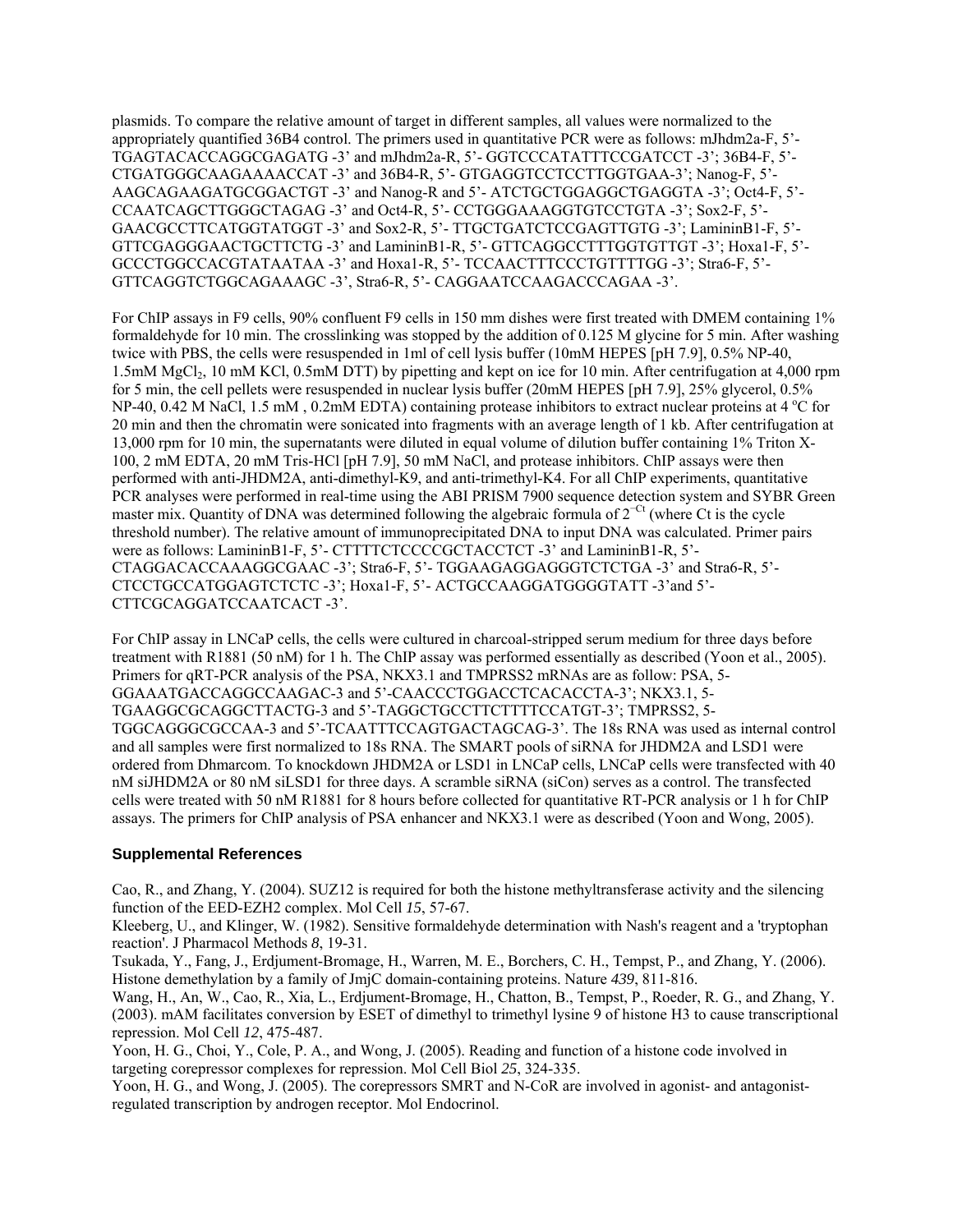

Figure S1. Deletion of the Zinc Finger Domain Abolishes JHDM2A Demethylase Activity In Vivo

COS7 cells were transfected with wild-type (A) or the zinc-finger deletion mutant (B) Flag-JHDM2A. Cells were co-stained with Flag antibody and dimethyl-H3K9 antibodies as indicated in the figure. Arrows point to the transfected cells.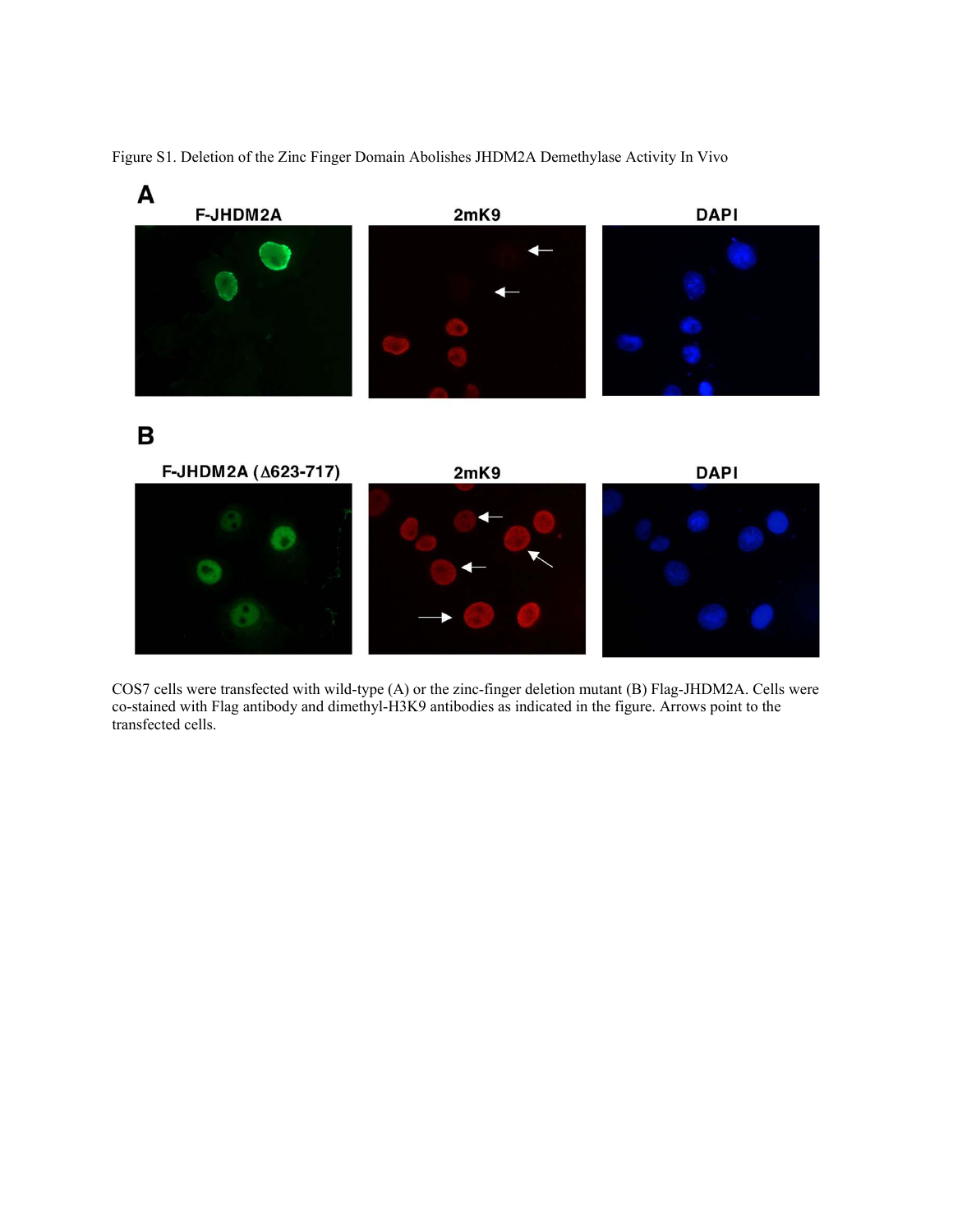Figure S2. Overexpression of JHDM2A Does Not Affect the Expression Levels of Euchromatin H3K9 Histone Methyltransferases



(A) Wild-type and mutant Flag-JHDM2A proteins were expressed in HEK293 cells, and immunoprecipitated samples were subjected to Western blotting.

(B) Q-PCR analysis of the changes at the RNA level of several euchromatic H3K9 histone methyltransferase genes in response to overexpression of wild-type or mutant Flag-JHDM2A in HEK293 cells. The changes are expressed as the ratio of the expression levels in JHDM2A transfected to that of the empty vector transfected cells. Data represent average of three independent experiments with error bars.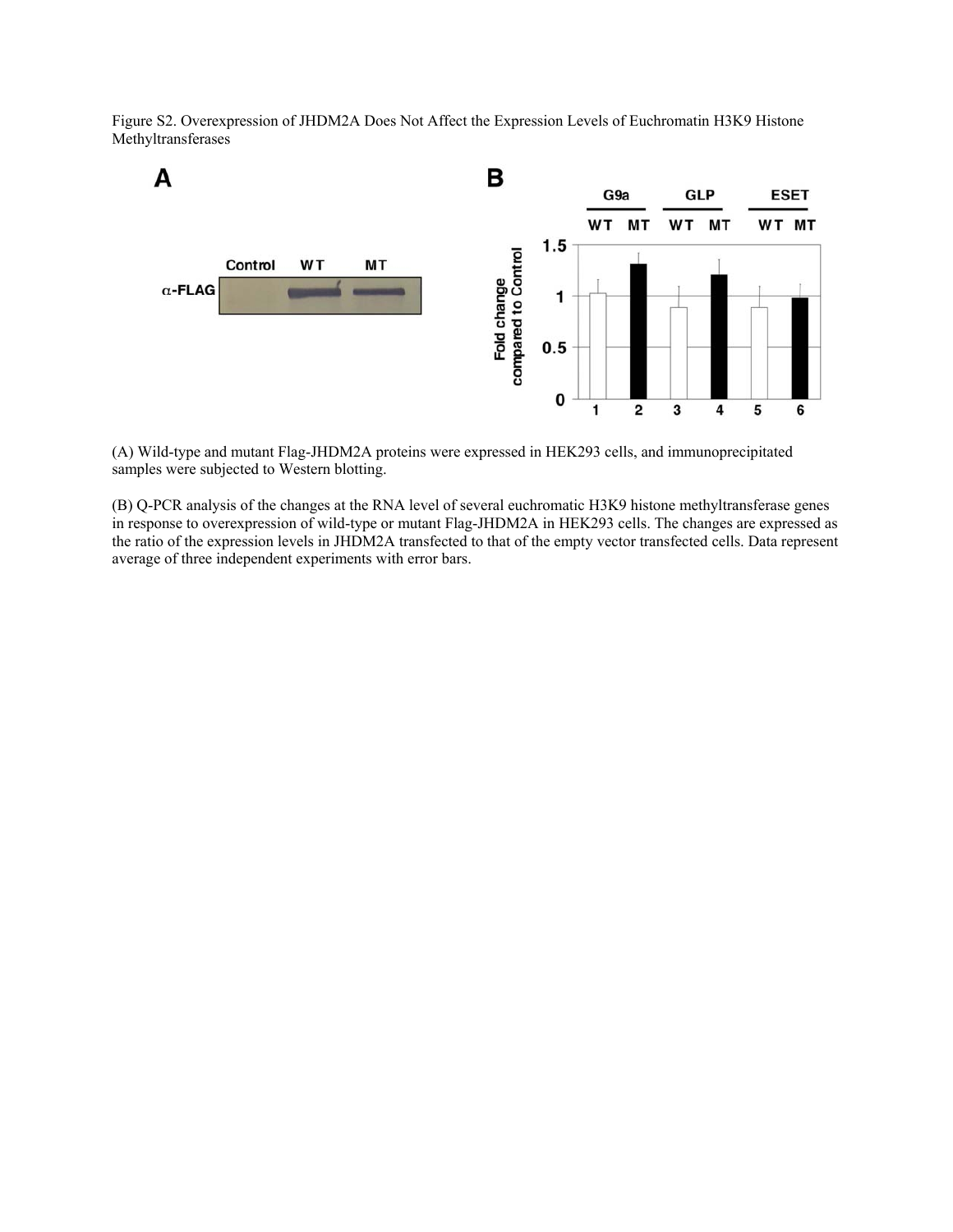Figure S3. Overexpression of JHDM2A Does Not Affect Trimethyl-K9 Levels



NIH3T3 cells were transfected with plasmids encoding wild-type (A and C) or mutant (B) Flag-JHDM2A. Cells were co-stained with Flag antibody and different methyl-H3K9 antibodies as indicated in the figure. Arrows point to the transfected cells. Note the trimethyl-H3K9 levels of pericentric heterochromatin are not affected by over expression of JHDM2A.